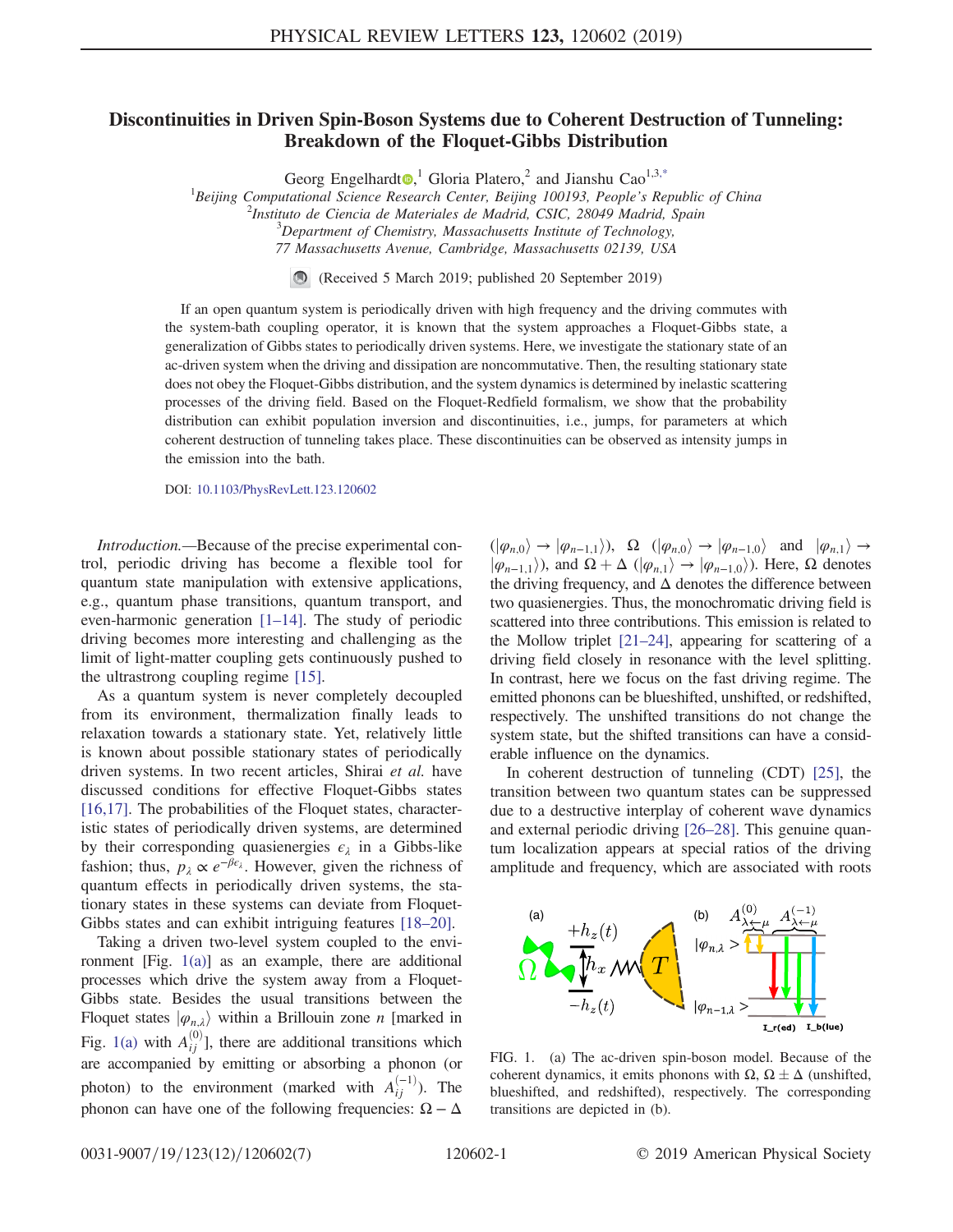of the Bessel function. CDT has been experimentally verified in Bose-Einstein condensates [\[29\]](#page-5-3), optical waveguides [\[30\]](#page-5-4), Fermi liquids [\[31\],](#page-5-5) chaotic microcavities [\[32\]](#page-5-6), and superconducting quantum circuits [\[33\].](#page-5-7)

This Letter studies exotic stationary states appearing for weak system-bath coupling. The key difference from previous studies is the noncommutative coupling, which leads to exotic non-Gibbs distributions. In particular, we discover exotic discontinuities in the stationary state when smoothly increasing the driving amplitude. These jumps are a consequence of the CDT and can therefore appear in various systems. We explain how this counterintuitive feature is manifested in the emission of the driven system.

Model system.—We consider a spin-boson model consisting of a two-level system coupled to a thermal environment. In general, two-level systems are idealizations of more complicated level structures. The spin-boson model is a minimal model for quantum dissipation and exhibits quantum phenomena, including heat transfer, dissipative tunneling, and quantum phase transitions [\[34,35\].](#page-5-8) Adding an ac drive allows us to investigate spectroscopic properties. In a recent article, Maggazzù et al. have experimentally implemented an ac-driven spin-boson model in a superconducting quantum circuit [\[33\]](#page-5-7). Also, intriguing physical effects have been theoretically investigated in Refs. [\[36](#page-5-9)–42].

<span id="page-1-2"></span>The Hamiltonian of the driven spin-boson model reads

$$
H(t) = \frac{h_x}{2}\sigma_x + \frac{h_z(t)}{2}\sigma_z + \hat{\sigma}_\theta \sum_k V_k(b_k + b_k^{\dagger}) + H_B, \quad (1)
$$

where  $\sigma_{\alpha}$  with  $\alpha = \{x, y, z\}$  denote the Pauli matrices,  $h_x$  denotes the tunneling amplitude, and  $h_z(t) = h_{z,0} +$  $h_{z,1}$  cos $(\Omega t)$  is the time-dependent on-site energy, where  $h_{z,0}$  is the offset,  $h_{z,1}$  is the driving amplitude, and  $\Omega$  is the driving frequency. The bath  $H_B = \sum_k \omega_k b_k^{\dagger} b_k$  with phonon<br>frequencies  $\omega_k$  is quadratic in bosonic operators  $b_k$  and is frequencies  $\omega_k$  is quadratic in bosonic operators  $b_k$  and is coupled via the system operator  $\hat{\sigma}_{\theta} = \sin \theta \sigma_x + \cos \theta \sigma_z$ with strength  $V_k$ . Depending on the coupling angle  $\theta$ , undriven and driven systems can give rise to diverse physical behavior [\[19,20,43](#page-4-5)–46].

Floquet theory describes the dynamics of periodically driven systems [\[47,48\].](#page-5-10) Because of the driving with a period of  $\tau = 2\pi/\Omega$ , the characteristic states of the system fulfill  $|\Phi_{n,\lambda}(t)\rangle = e^{-i\epsilon_{n,\lambda}t} |\varphi_{n,\lambda}(t)\rangle$ , with quasienergy  $\epsilon_{n,\lambda}$  and<br>periodic. Floquet, state  $|\varphi_{n,\lambda}(t)\rangle = |\varphi_{n,\lambda}(t+\tau)\rangle$ . These periodic Floquet state  $|\varphi_{n,\lambda}(t)\rangle = |\varphi_{n,\lambda}(t+\tau)\rangle$ . These states are the analog to the eigenstates in time-independent systems. The Floquet states  $\lambda$  are not uniquely defined due to the Brillouin zone index  $n$ : A state with index  $n$  can be related to the  $n = 0$  state by  $\epsilon_{n,\lambda} = \epsilon_{0,\lambda} + n\Omega$  and  $|\varphi_{n,\lambda}(t)\rangle = e^{-in\Omega t} |\varphi_{0,\lambda}(t)\rangle$ . The stroboscopic Floquet states are the eigenstates of the time-evolution operator after one are the eigenstates of the time-evolution operator after one period  $\hat{U}_s(\tau)|\varphi_{n,\lambda}(0)\rangle = e^{-i\epsilon_{n,\lambda}\tau}|\varphi_{n,\lambda}(0)\rangle.$ 

<span id="page-1-0"></span>

FIG. 2. (a) Quasienergy spectrum as a function of the driving amplitude  $h_{z,1}$ . (b) and (c) depict the probabilities  $p_{\lambda}$  for  $\theta = \pi/2$  $(\hat{\sigma}_{\pi/2} = \sigma_x)$  and  $\theta = \pi/4$   $(\hat{\sigma}_{\pi/4} = (1/\sqrt{2})\sigma_x + (1/\sqrt{2})\sigma_z)$ , respectively. The Floquet states are approximately given by the eigenstates of  $\sigma_x$ , which we denote by  $|-1\rangle_x$  and  $|+1\rangle_x$ corresponding to eigenvalues −1 and 1, respectively. We choose  $h_{z,0} = 0$  [except for the thin lines in (b), where  $h_{z,0} = 0.05h_x$ ],  $\omega_c = 10h_x$ ,  $\Omega = 40h_x$ , and  $k_B T = 3h_x$ . All results are presented in a  $\gamma$ -independent way.

In Fig. [2\(a\),](#page-1-0) we depict the quasienergies  $\epsilon_{\lambda} = \epsilon_{0,\lambda}$  of the isolated two-level system as a function of  $h_{7,1}/\Omega$ , where  $\lambda = 0$ , 1 and  $n = 0$ . The stroboscopic dynamics follows the effective Hamiltonian  $H_{\text{eff}} = (h_{z,0}/2)\sigma_z +$  $(h_x/2) \mathcal{J}_0(h_{z,1}/\Omega) \sigma_x + \mathcal{O}(1/\Omega)$  [\[49\].](#page-5-11) For  $h_{z,0} = 0$ , we find  $\epsilon_{\lambda} = \pm h_x \mathcal{J}_0(h_{z,1}/\Omega)/2$ , so that there are degeneracies at the roots of the Bessel function  $\mathcal{J}_2(h_{z,1}/\Omega) = 0$ . This is the the roots of the Bessel function  $\mathcal{J}_0(h_{z,1}/\Omega)=0$ . This is the CDT effect, as the dynamics is frozen. The stroboscopic Floquet states read  $|\varphi_\lambda(0)\rangle \approx |\text{sgn}[\mathcal{J}_0(h_{z,1}/\Omega)](-1)^{\lambda}\rangle_x$ . Accordingly, there is a nonanalytic switch of the Floquet state, e.g.,  $|\varphi_0(0)\rangle = |-1\rangle_x$  to  $|\varphi_0(0)\rangle = |+1\rangle_x$ , at the roots of the Bessel function.

<span id="page-1-1"></span>Rate equations.—An important point to realize is that, though the states  $|\varphi_{n,\lambda}(t)\rangle$  of the two-level system are equivalent for different  $n$  in a closed system,  $n$  becomes physically relevant when the system is coupled to a bath  $H_B$ . The bath can trigger transitions between different Brillouin zones  $n, n'$ . In Fig. [1\(b\),](#page-0-0) we illustrate transitions associated with  $\Delta n = n - n' \in \{0, -1\}$ . Using the secular Floquet-Redfield formalism [\[18,48,50\],](#page-4-4) one can derive the rate equations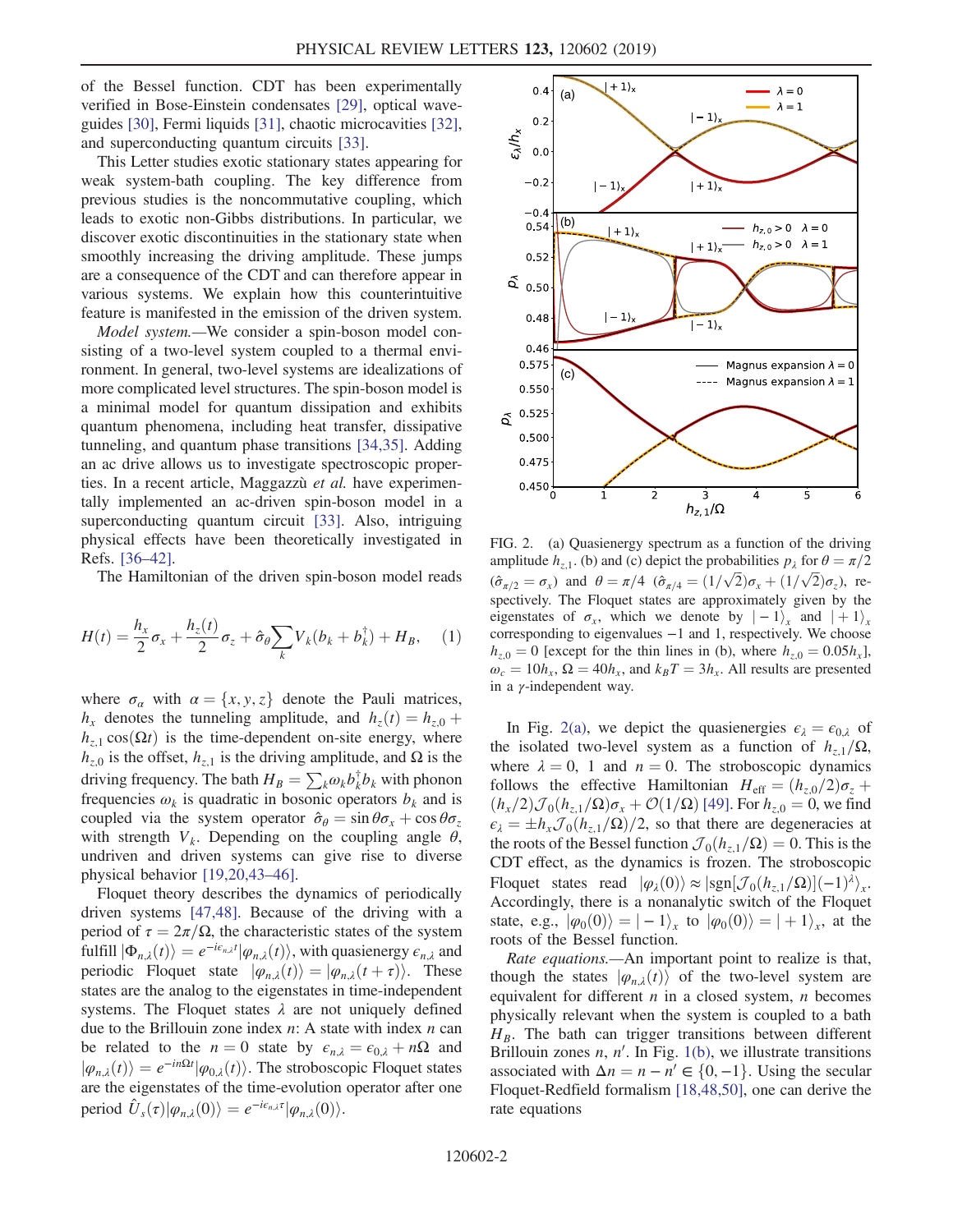$$
\frac{d}{dt}p_0 = -\sum_{\Delta n} A_{1 \leftarrow 0}^{(\Delta n)} p_0 + \sum_{\Delta n} A_{0 \leftarrow 1}^{(\Delta n)} p_1,
$$
\n
$$
\frac{d}{dt}p_1 = +\sum_{\Delta n} A_{1 \leftarrow 0}^{(\Delta n)} p_0 - \sum_{\Delta n} A_{0 \leftarrow 1}^{(\Delta n)} p_1,
$$
\n(2)

<span id="page-2-1"></span>where  $p_{\lambda}$  denotes the probability to be in Floquet state  $\lambda$ and  $A_{\lambda\leftarrow\mu}^{(n)}$  is the transition probability between two Floquet states:

$$
A_{\lambda \leftarrow \mu}^{(n)} = \Gamma(\Delta_{\lambda \mu}^{n}) [n_B(\Delta_{\lambda \mu}^{n}) + 1] |a_{\lambda \leftarrow \mu}^{n}|^2,
$$
  
\n
$$
a_{\lambda \leftarrow \mu}^{(n)} = \frac{1}{\tau} \int_0^{\tau} \langle \varphi_{\lambda}(0) | \hat{\sigma}_{\theta}(t) | \varphi_{\mu}(0) \rangle e^{-in\Omega t} dt. \tag{3}
$$

 $\sum_k V_k^2 \delta(\omega - \omega_k) = \gamma \omega/(\omega^2 + \omega_c^2)$  (coupling strength  $\gamma$ )<br>and cutoff frequency  $\omega$ ) denotes the coupling density Here,  $n_B(\omega)$  denotes the Bose distribution,  $\Gamma(\omega) =$ and cutoff frequency  $\omega_c$ ) denotes the coupling density, defined for negative frequencies by  $\Gamma(\omega) = -\Gamma(-\omega)$ , and  $\Delta_{\lambda\mu}^n = \epsilon_\mu - \epsilon_\lambda - n\Omega$ . The time-dependent operator reads  $\hat{\sigma}_{\theta}(t) = e^{i\hat{\Lambda}(t)} \hat{\sigma}_{\theta} e^{-i\hat{\Lambda}(t)}$ , where  $\hat{\Lambda}(t)$  is defined by the Floquet states  $|\varphi_{\lambda}(t)\rangle = e^{-i\hat{\Lambda}(t)}|\varphi_{\lambda}(0)\rangle$ .<br>It is easy to show that the rates obey the  $\theta$ 

It is easy to show that the rates obey the detailed balance condition  $A_{\lambda \leftarrow \mu}^{(n)} = A_{\mu \leftarrow \lambda}^{(-n)} e^{\Delta_{\lambda \mu}^{(n)}/T}$ , where T is the temperature of the environment. In general, the  $A_{\lambda\leftarrow\mu}^{(n)}$  do not fulfill the detailed balance condition, which gives rise to a breakdown of a Gibbs-like state; thus,  $p_0/p_1 \neq e^{-(\epsilon_1-\epsilon_0)/T}$ .

Stationary state.—In the Floquet-Redfield formalism, the stationary density matrix reads  $\sum_{\lambda} p_{\lambda} | \varphi_{\lambda}(t) \rangle \langle \varphi_{\lambda}(t) |$ , which is time periodic. For  $\theta = 0$ , the system approaches a Eloquet-Gibbs state according to  $\rho_s(t) =$ the system approaches a Floquet-Gibbs state according to Ref. [\[17\]](#page-4-6), as the rates  $A_{\lambda\leftarrow\mu}^{(n\neq 0)} \approx 0$  and the rates  $A_{\lambda\leftarrow\mu}^{(0)}$  keep the detailed balance condition. This happens as, for  $\theta = 0$ , the driving operator and system-bath coupling commute [\[17\]](#page-4-6).

Figures [2\(b\)](#page-1-0) and [2\(c\)](#page-1-0) depict the stationary state for  $\theta = \pi/2$  and  $\pi/4$ , respectively. In Fig. [2\(b\),](#page-1-0) we find a probability inversion for small  $h_{z,1}/\Omega$  and probability jumps at the roots of the Bessel function  $\mathcal{J}_0(h_{z,1}/\Omega) = 0$ . Because of a generalized parity symmetry,  $A_{\lambda\leftarrow\mu}^{(0)}$  vanishes exactly [\[51\]](#page-5-12). Consequently, the rate equations are dominated by the transitions  $\Delta n = -1$ , as  $n_B(|\Delta_{\lambda\mu}^{n>0}|) \ll 1$  due to large  $\Delta_{\lambda,\mu}^n \approx -n\Omega$ . These transitions are marked by the red and blue arrows in Fig. [1\(b\)](#page-0-0) (green transitions do not change the state). The corresponding coefficients  $|a_{\mu \leftarrow \lambda}^{(-1)}|$  are depicted in Fig. [3\(a\),](#page-2-0) where we observe that  $|a_{1\leftarrow 0}^{(-1)}| > |a_{0\leftarrow 1}^{(-1)}|$  for, e.g.,  $h_{z,1}/\Omega < z_0$ , with  $z_0$  denoting the first root of the zeroth-order Bessel function denoting the first root of the zeroth-order Bessel function. As  $n_B(\Delta_{\lambda\mu}^{n\neq0}) \ll 1$  and  $\Gamma(\Delta_{10}^{(-1)}) \approx \Gamma(\Delta_{01}^{(-1)})$ , we find from Eq. [\(2\)](#page-1-1) that  $p_1/p_0 \approx |a_{1\leftarrow 0}^{(-1)}|$ <br>probability inversion. The  $\frac{2}{|a_{0-1}^{(-1)}|}$  $2$ , which explains the probability inversion. The rates explain the jump in the probability distribution. In Fig. [3\(a\)](#page-2-0), we observe jumps at

<span id="page-2-0"></span>

FIG. 3. (a) The transition coefficients for  $\hat{\sigma}_{\pi/2}$ . The coefficients for  $\hat{\sigma}_{\pi/4}$  are almost equal. (b) Magnification of the jump discontinuity in (a). (c) and (d) depict corresponding intensities of blue- and redshifted emitted phonons for  $\theta = \pi/2$  and  $\theta = \pi/4$ coupling, respectively. The ratio of the red- and blueshifted emission intensities for  $\theta = \pi/4$  is depicted in (e). Parameters are the same as in Fig. [2](#page-1-0).

the CDT positions, which are magnified in Fig. [3\(b\).](#page-2-0) The noncontinuous behavior becomes more clear when considering Eq. [\(3\).](#page-2-1) At the CDT, the Floquet states switch, thus,  $|\varphi_1(0)\rangle \leftrightarrow |\varphi_n(0)\rangle$ , which gives rise to the nonanalytic behavior.

A similar reasoning can be applied to the  $\hat{\sigma}_{\pi/4}$  coupling depicted in Fig. [2\(c\).](#page-1-0) Away from the CDT, the probability distribution mainly corresponds to the Floquet-Gibbs state: The coupling  $\hat{\sigma}_{\pi/4}$  has a  $\sigma_z$  contribution so that the rates  $A_{\lambda\leftarrow\mu}^{(0)} \gg A_{\lambda\leftarrow\mu}^{(-1)}$  are close to a Gibbs state. However, the coefficients  $a_{\lambda \leftarrow \mu}^{(-1)}$  are almost equal to those of the  $\hat{\sigma}_{\pi/2}$  case giving rise to a probability jump, yet to a very small extent.

Importantly, although there is a jump discontinuity, the density matrix remains continuous as a function of  $h_{z,1}$ , as the stationary density matrix  $\rho_s(t) = \sum_{\lambda} p_{\lambda} |\varphi_{\lambda}(t)\rangle \langle \varphi_{\lambda}(t)|$ exhibits a simultaneous switch of  $p_{\lambda}$  and  $|\varphi_{\lambda}(t)\rangle$ . Yet, the probability jump does not depend on how the states  $\lambda = 0$ , 1 are labeled, as the labeling can be uniquely defined for finite  $h_{z,0} \rightarrow 0$ . A corresponding quasienergy spectrum is depicted in Fig. [2\(a\)](#page-1-0) with thin lines. For finite but small  $h_{z,0}$ , the gap closing is released as depicted in Fig. [2\(a\)](#page-1-0). Accordingly, the states depend smoothly on  $h_{z,1}$ , so that the  $p_{\lambda}$  are also uniquely defined as can be observed in Fig. [2\(b\)](#page-1-0). The ordering of the states  $\lambda = 0$ , 1 can be thus uniquely defined in terms of the limit  $h_{z,0} \rightarrow 0$ . Moreover, quantum state tomography of the stationary state for small  $h_{z,0} \rightarrow 0$ can experimentally reveal the jump.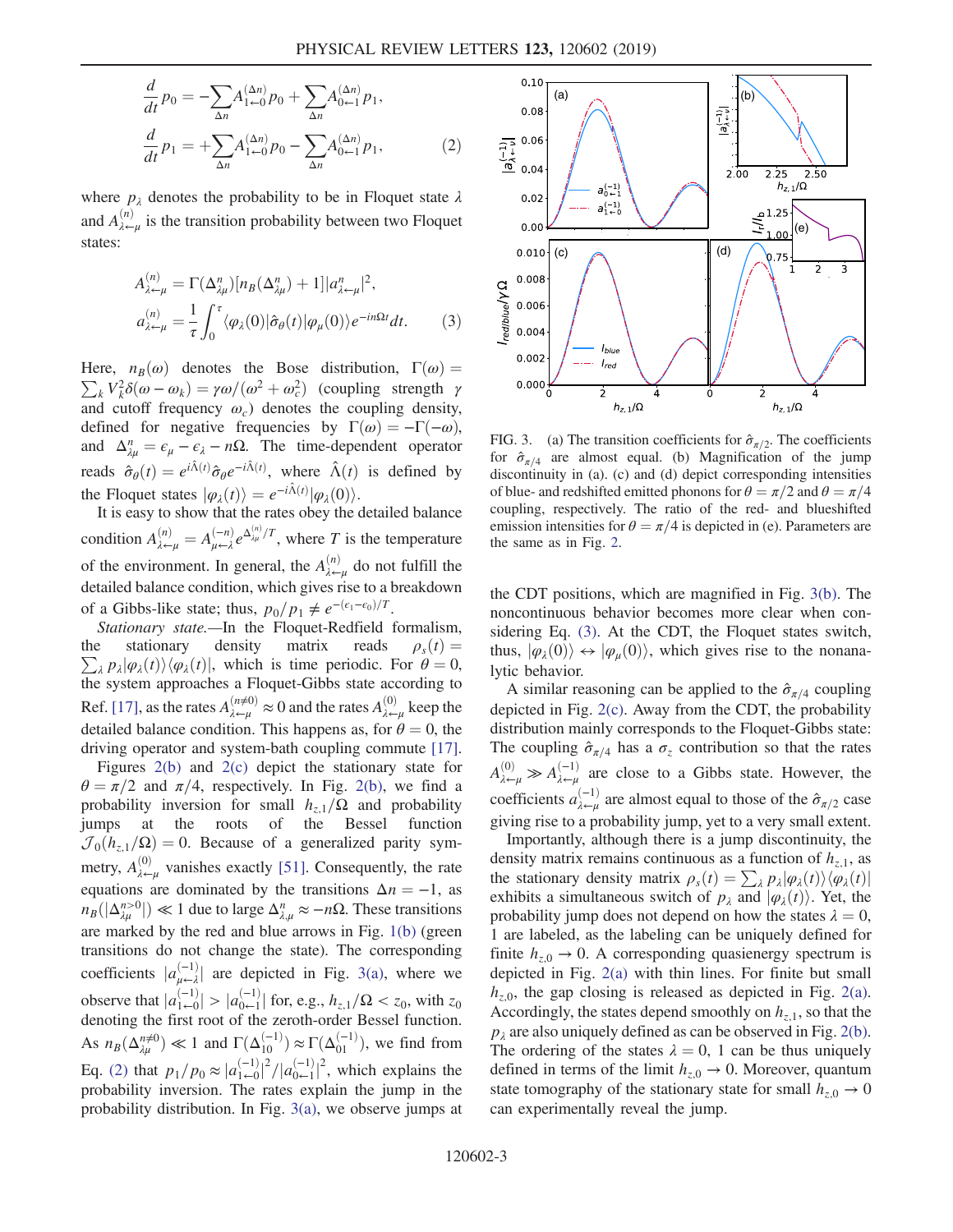<span id="page-3-0"></span>

FIG. 4. (a) shows the probability of the Floquet state  $|\varphi_0\rangle$  in a stationary state of the Hamiltonian Eq. [\(1\)](#page-1-2). (b) depicts the difference of the blue- and redshifted emission intensities into the bath. Parameters are the same as in Fig. [2.](#page-1-0)

The interplay of  $\theta$  and  $h_{z,1}$  can be fully analyzed in Fig. [4\(a\),](#page-3-0) where the stationary state strongly depends on  $\theta$ , though the system is only weakly coupled to the environment. In particular, for  $\theta \approx 0.5\pi$  and small  $h_{z,1}$ , we find inversion:  $p_0 < 0.5$ ; thus, there is a strong deviation from the Floquet-Gibbs state, appearing for  $\theta = 0$ .

Phonon emission.—The nonanalytic behavior of the probabilities can be observed in the emission. Every transition  $A_{\lambda\leftarrow\mu}^{(-1)}$  is related to the emission of phonons with an energy of either  $\Omega$  or  $\Omega \pm \Delta$ . The corresponding intensities  $I_{b,r} = I(\Omega \pm \Delta)$  are given by  $I_b = (\Omega + \epsilon_1 - \epsilon_0) A_{0 \leftarrow 1}^{(-1)} p_1$ and  $I_r = (\Omega - \epsilon_1 + \epsilon_0) A_{1\leftarrow 0}^{(-1)} p_0$ . We depict the blue- and redshifted intensities in Figs. 3(c) and 3(d). For  $\hat{\sigma}$  is we redshifted intensities in Figs. [3\(c\)](#page-2-0) and [3\(d\).](#page-2-0) For  $\hat{\sigma}_{\pi/2}$ , we observe that the two intensities are almost equal. As the stationary state is governed by the rates  $A_{\lambda \leftarrow \nu}^{(-1)}$ , we find  $p_0 \propto$  $A_{0\leftarrow 1}^{(-1)}$  and  $p_1 \propto A_{1\leftarrow 0}^{(-1)}$ , so that  $I_r \approx I_b$  for high-frequency  $\Omega \gg \epsilon_1 - \epsilon_0$ .

For  $\hat{\sigma}_0 = \sigma_z$ , at which the system approaches a Floquet-Gibbs state, it is known that the rates  $A_{\mu\leftarrow\nu}^{(n\neq0)} \approx 0$  [\[16\]](#page-4-3). Consequently, here both  $I_{r/b}$  vanish. Considering the difference  $I_b - I_r$  in Fig. [4\(b\),](#page-3-0) we consequently find that the difference is smooth in  $h_{z,1}$  for both limiting cases  $\theta = 0$ ,  $\pi/2$ . However, in between there is a significant jump, which is the strongest for about  $\theta \approx 0.3\pi$ .

Let us consider the  $\hat{\sigma}_{\pi/4}$  coupling. Because of the  $\sigma_z$ coupling component, the  $A_{\lambda\leftarrow\nu}^{(0)}$  rates are dominant, which leads to an (almost) thermalization of the system with its environment. However, the rates  $A_{\lambda \leftarrow \nu}^{(-1)}$  still exhibit a jump at the CDT, so that we find jumps in  $I_r$  and  $I_b$ , as can be observed in Fig. [3\(d\)](#page-2-0).

Magnus expansion.—To develop further insight, we evaluate the rates Eq. [\(3\)](#page-2-1) using the Magnus expansion in

<span id="page-3-1"></span>TABLE I. Transition coefficients  $a_{\mu,\lambda}^{(n)}$  of all possible transitions between different Floquet states  $|\varphi_i(\vec{0})\rangle$ .

| ${\cal S}_{\rm r}^{(0)}$<br>$ -1\rangle_{r}$<br>$\mathcal{S}_z^{(0)}$<br>$ +1\rangle_{x}$<br>$ -1\rangle_{r}$<br>$n=-1$<br>$S_{y}^{(-1)} + S_{z}^{(-1)}$<br>$S_{r}^{(-1)}$<br>$ -1\rangle_{r}$<br>$S_{v}^{(-1)} - S_{z}^{(-1)}$ | $ +1\rangle_x$                              |
|---------------------------------------------------------------------------------------------------------------------------------------------------------------------------------------------------------------------------------|---------------------------------------------|
|                                                                                                                                                                                                                                 | $\mathcal{S}^{(0)}_{\scriptscriptstyle{7}}$ |
|                                                                                                                                                                                                                                 | $-\mathcal{S}_{r}^{(0)}$                    |
|                                                                                                                                                                                                                                 | $ +1\rangle_x$                              |
|                                                                                                                                                                                                                                 |                                             |
| $ +1\rangle_{x}$                                                                                                                                                                                                                | $-\mathcal{S}_x^{(-1)}$                     |

<span id="page-3-2"></span>a rotating frame for a high driving frequency [\[52,53\]](#page-5-13). Details can be found in the Supplemental Material [\[49\]](#page-5-11). We obtain

$$
a_{\mu,\lambda}^{(n)} = S_{x}^{(n)} \langle \sigma_{x} \rangle_{\mu\lambda} + i \cdot S_{y}^{(n)} \langle \sigma_{y} \rangle_{\mu\lambda} + S_{z}^{(n)} \langle \sigma_{z} \rangle_{\mu\lambda}, \quad (4)
$$

where we have defined  $\langle \sigma_{\alpha} \rangle_{\mu\lambda} = \langle \varphi_{\mu}(0) | \sigma_{\alpha} | \varphi_{\lambda}(0) \rangle$ . The coefficients  $S_\alpha^{(n)}$  depend on the system parameters and, importantly, are real valued.

The  $a_{\mu,\lambda}^{(n)}$  are evaluated in Table [I](#page-3-1). Because of a symmetry condition, some of the  $S_\alpha^{(n)}$  vanish exactly. For  $n = 0$ , we find a Hermitian structure for the eigenstates  $|\varphi_{\lambda}(0)\rangle \approx$  $| -1 \rangle_x$ ,  $| + 1 \rangle_x$ , which are mainly determined by  $H_{\text{eff}}^{(0)} \propto \sigma_x$ .<br>For  $n = -1$ , the transition coefficients are dominated by For  $n = -1$ , the transition coefficients are dominated by  $S_{\mathcal{Y}}^{(-1)} \propto \mathcal{J}_{-1}(h_{z,1}/\Omega)$ , which explains the oscillations in<br>Fig. 3(a) Importantly, they do not exhibit a Hermitian Fig. [3\(a\)](#page-2-0). Importantly, they do not exhibit a Hermitian structure. This leads to a breakdown of the detailed balance relation and gives rise to the jumps in Figs. [2\(b\)](#page-1-0) and [2\(c\)](#page-1-0). This appears as  $|\varphi_0(0)\rangle$  switches from  $|-1\rangle_x$  to  $|+1\rangle_x$ and, simultaneously,  $|\varphi_1(0)\rangle$  switches from  $|+1\rangle_x$  to  $\vert -1\rangle_{x}$ , causing a jump of  $a_{\mu,\lambda}^{(-1)}$ .<br>We can use Eq. (4) to under

We can use Eq. [\(4\)](#page-3-2) to understand the intensity jump. Expanding around a root  $z_0$  of the Bessel function  $\mathcal{J}_0(z_0) \approx 0$ , we find  $I_{\text{red}}/I_{\text{blue}} \approx 1 \pm 2(h_x/\Omega)\alpha$  with a constant  $\alpha$  and  $+$  for  $h \cdot/\Omega \le z_0$ . Interestingly the effect constant  $\alpha$  and  $\pm$  for  $h_{z,1}/\Omega \leq z_0$ . Interestingly, the effect scales as  $1/\Omega$  near the CDT [Fig. 3(e)] scales as  $1/\Omega$  near the CDT [Fig. [3\(e\)](#page-2-0)].

Discussion.—The CDT in a driven dissipative system gives rise to surprising effects. The presence of a bath can give rise to inversion and jumps due to CDT in the probability distribution of the Floquet state. As there is a simultaneous discontinuity of Floquet states, the reduced density matrix remains continuous. Consequently, the probability jumps cannot be detected in system observables. Yet, precursors of the jump can be observed when the driving has a constant offset (thin lines in Fig. [2\)](#page-1-0). Moreover, the jump behavior has a consequence on the emission, such that the blue- and redshifted intensities can exhibit a discontinuity at the CDT. This can be measured by phonon spectroscopy. For our parameters, the ratio of the shifted intensities exhibits a jump of about 10%.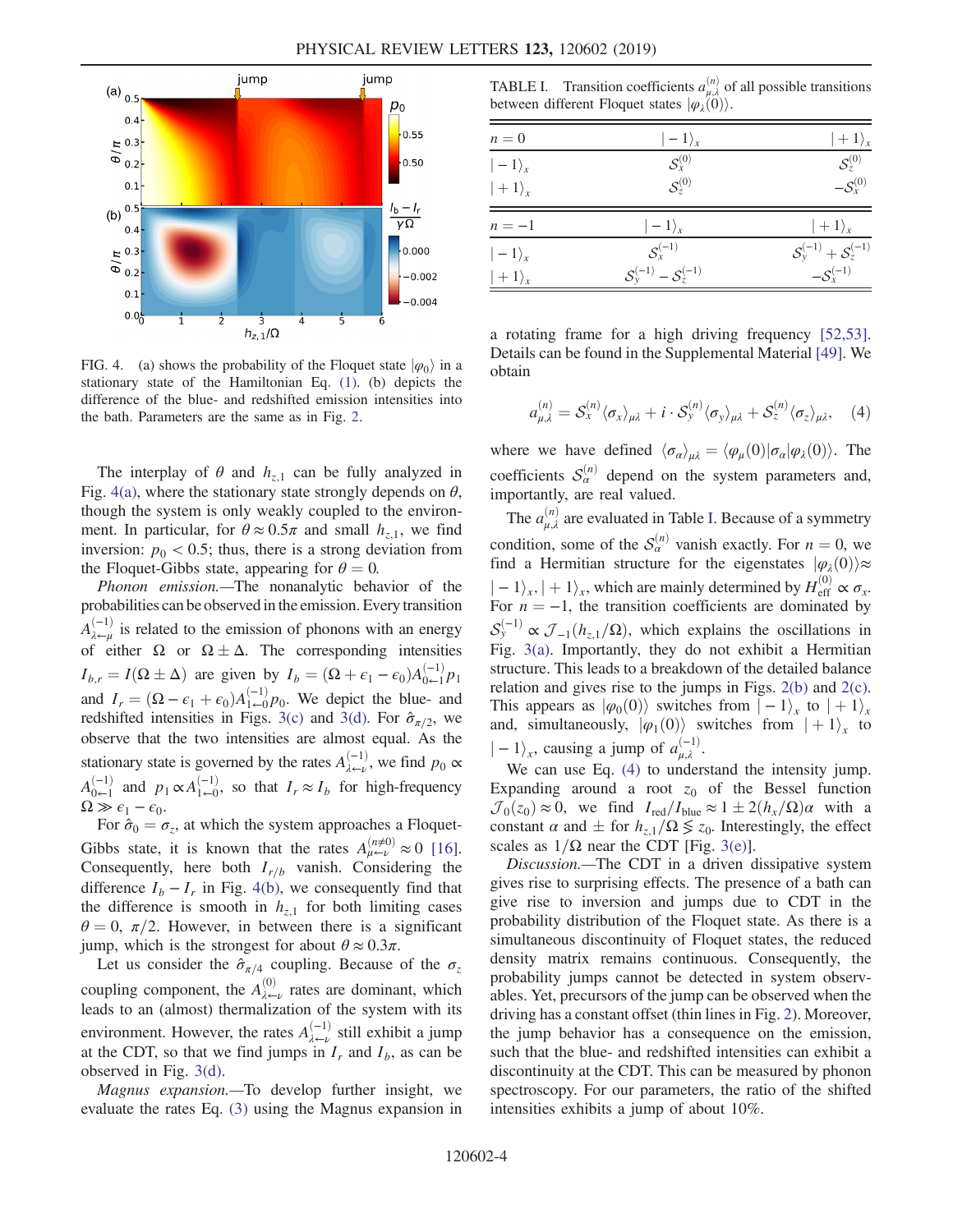The underlying reason for these discontinuities is a crossing of the Floquet states at the CDT. This causes a jump in the transition coefficients of the rates in Eq. [\(3\)](#page-2-1). Consequently, the effect does not depend on the details of the bath. Yet, the system-bath coupling operator is important. For a  $\hat{\sigma}_0 = \sigma_z$  coupling as investigated in Ref. [\[16\]](#page-4-3), the stationary density matrix of the system recovers the Floquet-Gibbs states. For  $\hat{\sigma}_{\pi/2} = \sigma_x$ , we find extreme deviations from the Floquet-Gibbs state with probability inversion as observed in Fig. [2\(b\)](#page-1-0). With this noncommutative coupling, the probability jump at the CDT turns out to be most significant. However, there is no signature in the frequency-shifted intensities. For  $\hat{\sigma}_{\pi/4}$  coupling, though the probability jumps are very small, there is a clear jump discontinuity in the blue- and redshifted intensity.

The noncontinuous behavior is general. First, it is not a consequence of the high-frequency regime, which we considered here to obtain analytical calculations. The CDT appears due to an exact degeneracy of the quasienergies which is persistent even for very low driving frequencies [\[48\]](#page-5-14). Consequently, the jump behavior could remain when lowering the driving frequency. Second, our findings are not restricted to the dissipative two-level system. Similar probability jumps could also be observed in a dissipative driven Lipikin-Meshkov-Glick model, which gives rise to many-body CDT [\[52\]](#page-5-13). Furthermore, these findings will be important for electronic transport [\[54](#page-5-15)–56]. It will be interesting to explore the fate of the jumps for stronger environmental coupling using methods such as in Refs. [\[57](#page-6-0)–62].

Periodic driving provides a flexible but highly controllable tool to manipulate quantum systems. Given the findings in this Letter, one could employ the jump effect to create transistorlike switches, as the frequency-shifted intensities sensitively depend on the driving amplitude. Because of the various driving modes and the extensive parameter space, it is not surprising that the probability jumps remained undiscovered. For instance, when the driving force is a rotating field and, thus,  $\cos(\Omega t)\sigma_{x}$  +  $\sin(\Omega t)\sigma_v$  as in Refs. [\[39](#page-5-16)–41], the probabilities jumps do not appear, as the system does not exhibit CDT.

G. E. gratefully acknowledges financial support from the China Postdoc Science Foundation (Grant No. 2018M640054), J. C. acknowledges support from the NSF (Grants No. CHE 1800301 and No. CHE 1836913). Both acknowledge the Natural Science Foundation of China (under Grant No. U1930402). G. P. acknowledges MINECO (Grant No. MAT2017-86717-P) and support from CSIC Research Platform PTI-001. G. P. also acknowledges support from the DFG within SBF 1277 and the "Unidad Asociada: Matemática Aplicadaa la teoría de la Materia Condensada" with the Carlos III University of Madrid. The authors thank Abraham Nitzan, Michael Thorwart, Sigmund Kohler, Hui Dong, and Tilen Čadež for inspiring discussions.

<span id="page-4-0"></span>[\\*](#page-0-1) jianshu@mit.edu

- <span id="page-4-1"></span>[1] M. Aidelsburger, M. Atala, M. Lohse, J. T. Barreiro, B. Paredes, and I. Bloch, Realization of the Hofstadter Hamiltonian with Ultracold Atoms in Optical Lattices, Phys. Rev. Lett. 111[, 185301 \(2013\).](https://doi.org/10.1103/PhysRevLett.111.185301)
- [2] G. Jotzu, M. Messer, R. Desbuquois, M. Lebrat, T. Uehlinger, D. Greif, and T. Esslinger, Experimental realization of the topological Haldane model with ultracold fermions, [Nature](https://doi.org/10.1038/nature13915) (London) 515[, 237 \(2014\)](https://doi.org/10.1038/nature13915).
- [3] M. Benito, A. Gómez-León, V. M. Bastidas, T. Brandes, and G. Platero, Floquet engineering of long-range p-wave superconductivity, Phys. Rev. B 90[, 205127 \(2014\)](https://doi.org/10.1103/PhysRevB.90.205127).
- [4] G. Engelhardt, M. Benito, G. Platero, and T. Brandes, Topologically Enforced Bifurcations in Superconducting Circuits, Phys. Rev. Lett. 118[, 197702 \(2017\)](https://doi.org/10.1103/PhysRevLett.118.197702).
- [5] V. M. Bastidas, C. Emary, B. Regler, and T. Brandes, Nonequilibrium Quantum Phase Transitions in the Dicke Model, Phys. Rev. Lett. 108[, 043003 \(2012\)](https://doi.org/10.1103/PhysRevLett.108.043003).
- [6] G. Engelhardt, M. Benito, G. Platero, and T. Brandes, Topological Instabilities in Ac-Driven Bosonic Systems, Phys. Rev. Lett. 117[, 045302 \(2016\).](https://doi.org/10.1103/PhysRevLett.117.045302)
- [7] G. Engelhardt, V. M. Bastidas, C. Emary, and T. Brandes, AC-driven quantum phase transition in the Lipkin-Meshkov-Glick model, Phys. Rev. E 87[, 052110 \(2013\)](https://doi.org/10.1103/PhysRevE.87.052110).
- [8] J. Liu, C.-Y. Hsieh, and J. Cao, Efficiency at maximum power of a quantum Carnot engine with temperature tunable baths, [arXiv:1710.06565](http://arXiv.org/abs/1710.06565).
- [9] G. Platero and R. Aguado, Photon-assisted transport in semiconductor nanostructures, [Phys. Rep.](https://doi.org/10.1016/j.physrep.2004.01.004) 395, 1 (2004).
- [10] R. Bavli and H. Metiu, Properties of an electron in a quantum double well driven by a strong laser: Localization, low-frequency, and even-harmonic generation, [Phys. Rev. A](https://doi.org/10.1103/PhysRevA.47.3299) 47[, 3299 \(1993\)](https://doi.org/10.1103/PhysRevA.47.3299).
- [11] Y. Dakhnovskii and R. Bavli, Emission spectrum and localization of electrons in quantum-well systems induced by a strong laser field, [Phys. Rev. B](https://doi.org/10.1103/PhysRevB.48.11020) 48, 11020 [\(1993\).](https://doi.org/10.1103/PhysRevB.48.11020)
- [12] P.R. Graves and D. Gardiner, Practical Raman Spectroscopy (Springer, New York, 1989).
- [13] N. Mann, M. R. Bakhtiari, F. Massel, A. Pelster, and M. Thorwart, Driven bose-hubbard model with a parametrically modulated harmonic trap, [Phys. Rev. A](https://doi.org/10.1103/PhysRevA.95.043604) 95, 043604 [\(2017\).](https://doi.org/10.1103/PhysRevA.95.043604)
- [14] A. Komnik and M. Thorwart, BCS theory of driven superconductivity, [Eur. Phys. J. B](https://doi.org/10.1140/epjb/e2016-70528-1) 89, 244 (2016).
- <span id="page-4-2"></span>[15] P. Forn-Díaz, L. Lamata, E. Rico, J. Kono, and E. Solano, Ultrastrong coupling regimes of light-matter interaction, [Rev. Mod. Phys.](https://doi.org/10.1103/RevModPhys.91.025005) 91, 025005 (2019).
- <span id="page-4-3"></span>[16] T. Shirai, T. Mori, and S. Miyashita, Condition for emergence of the Floquet-Gibbs state in periodically driven open systems, Phys. Rev. E 91[, 030101\(R\) \(2015\)](https://doi.org/10.1103/PhysRevE.91.030101).
- <span id="page-4-6"></span>[17] T. Shirai, J. Thingna, T. Mori, S. Denisov, P. Hänggi, and S. Miyashita, Effective FloquetGibbs states for dissipative quantum systems, New J. Phys. 18[, 053008 \(2016\)](https://doi.org/10.1088/1367-2630/18/5/053008).
- <span id="page-4-4"></span>[18] S. Kohler, R. Utermann, P. Hänggi, and T. Dittrich, Coherent and incoherent chaotic tunneling near singletdoublet crossings, Phys. Rev. E 58[, 7219 \(1998\)](https://doi.org/10.1103/PhysRevE.58.7219).
- <span id="page-4-5"></span>[19] R. Blattmann, P. Hänggi, and S. Kohler, Qubit interference at avoided crossings: The role of driving shape and bath coupling, Phys. Rev. A 91[, 042109 \(2015\)](https://doi.org/10.1103/PhysRevA.91.042109).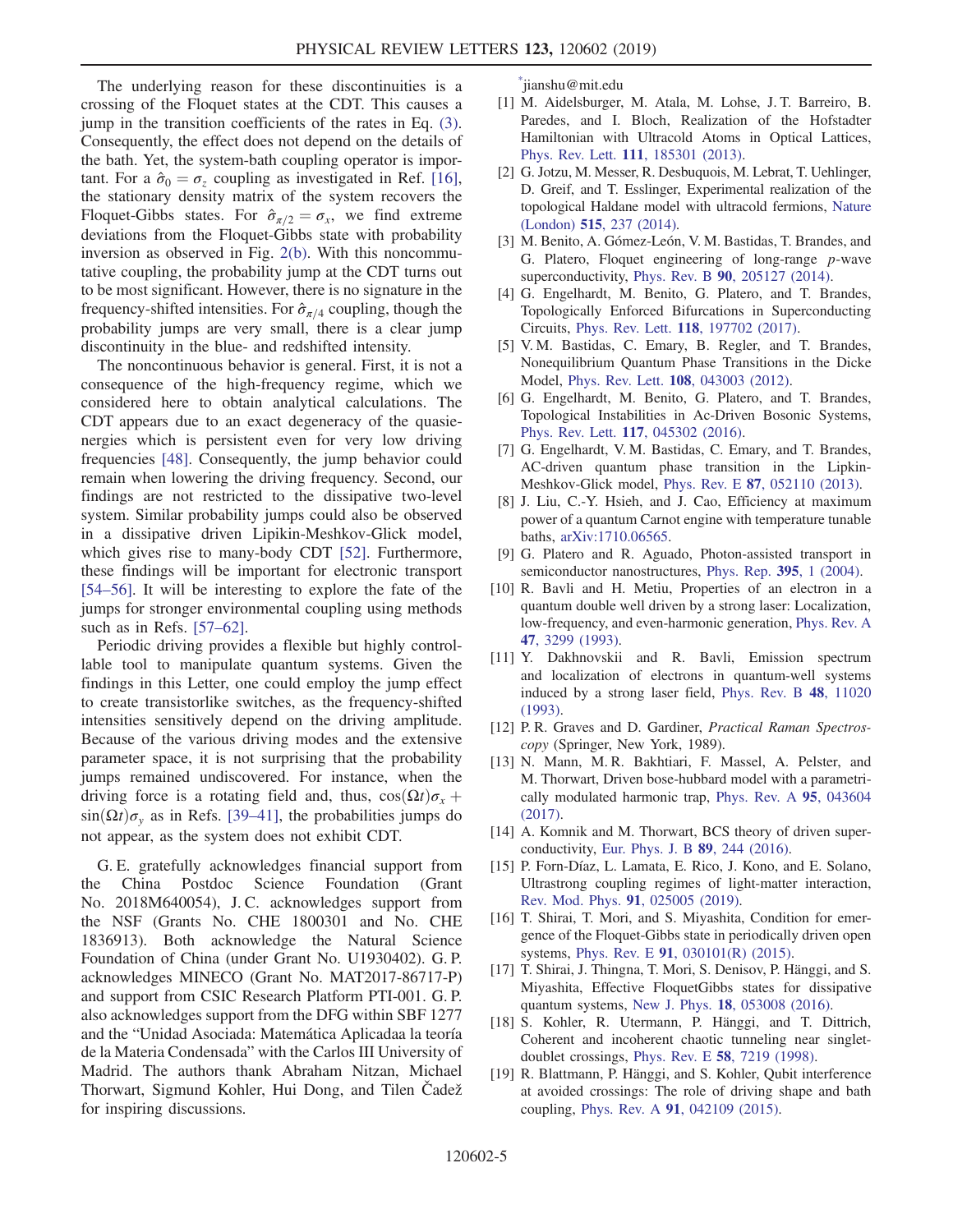- [20] H. Kohler, A. Hackl, and S. Kehrein, Nonequilibrium dynamics of a system with quantum frustration, [Phys.](https://doi.org/10.1103/PhysRevB.88.205122) Rev. B 88[, 205122 \(2013\).](https://doi.org/10.1103/PhysRevB.88.205122)
- <span id="page-5-0"></span>[21] B. R. Mollow, Power spectrum of light scattered by twolevel systems, Phys. Rev. 188[, 1969 \(1969\)](https://doi.org/10.1103/PhysRev.188.1969).
- [22] B. Pigeau, S. Rohr, L. M. De Lepinay, A. Gloppe, V. Jacques, and O. Arcizet, Observation of a phononic Mollow triplet in a multimode hybrid spin-nanomechanical system, [Nat. Commun.](https://doi.org/10.1038/ncomms9603) 6, 8603 (2015).
- [23] Y. Yan, Z. Lu, and H. Zheng, Resonance fluorescence of strongly driven two-level system coupled to multiple dissipative reservoirs, [Ann. Phys. \(Amsterdam\)](https://doi.org/10.1016/j.aop.2016.04.006) 371, 159 [\(2016\).](https://doi.org/10.1016/j.aop.2016.04.006)
- [24] H. Chen, T. E. Li, A. Nitzan, and J. E. Subotnik, Predictive semiclassical model for coherent and incoherent emission in the strong field regime: The mollow triplet revisited, [J. Phys.](https://doi.org/10.1021/acs.jpclett.9b00181) Chem. Lett. 10[, 1331 \(2019\).](https://doi.org/10.1021/acs.jpclett.9b00181)
- <span id="page-5-1"></span>[25] F. Grossmann, T. Dittrich, P. Jung, and P. Hänggi, Coherent Destruction of Tunneling, [Phys. Rev. Lett.](https://doi.org/10.1103/PhysRevLett.67.516) 67, 516 (1991).
- <span id="page-5-2"></span>[26] M. Frasca, Perturbative results on localization for a driven two-level system, Phys. Rev. B 68[, 165315 \(2003\)](https://doi.org/10.1103/PhysRevB.68.165315).
- [27] J. T. Stockburger, Stabilizing coherent destruction of tunneling, Phys. Rev. E 59[, R4709 \(1999\)](https://doi.org/10.1103/PhysRevE.59.R4709).
- [28] J.C.A. Barata and W.F. Wreszinski, Strong-Coupling Theory of Two-Level Atoms in Periodic Fields, [Phys.](https://doi.org/10.1103/PhysRevLett.84.2112) Rev. Lett. 84[, 2112 \(2000\)](https://doi.org/10.1103/PhysRevLett.84.2112).
- <span id="page-5-3"></span>[29] E. Kierig, U. Schnorrberger, A. Schietinger, J. Tomkovic, and M. K. Oberthaler, Single-Particle Tunneling in Strongly Driven Double-Well Potentials, [Phys. Rev. Lett.](https://doi.org/10.1103/PhysRevLett.100.190405) 100, [190405 \(2008\).](https://doi.org/10.1103/PhysRevLett.100.190405)
- <span id="page-5-4"></span>[30] S. Mukherjee, M. Valiente, N. Goldman, A. Spracklen, E. Andersson, P. Öhberg, and R. R. Thomson, Observation of pair tunneling and coherent destruction of tunneling in arrays of optical waveguides, [Phys. Rev. A](https://doi.org/10.1103/PhysRevA.94.053853) 94, 053853 [\(2016\).](https://doi.org/10.1103/PhysRevA.94.053853)
- <span id="page-5-5"></span>[31] A. Zenesini, H. Lignier, D. Ciampini, O. Morsch, and E. Arimondo, Coherent Control of Dressed Matter Waves, Phys. Rev. Lett. 102[, 100403 \(2009\).](https://doi.org/10.1103/PhysRevLett.102.100403)
- <span id="page-5-6"></span>[32] Q. Song, Z. Gu, S. Liu, and S. Xiao, Coherent destruction of tunneling in chaotic microcavities via three-state anticrossings, Sci. Rep. 4[, 4858 \(2015\)](https://doi.org/10.1038/srep04858).
- <span id="page-5-7"></span>[33] L. Magazzù, P. Forndiaz, R. Belyansky, J. L. Orgiazzi, M. A. Yurtalan, M. Otto, A. Lupascu, C. Wilson, and M. Grifoni, Probing the strongly driven spin-boson model in a superconducting quantum circuit, [Nat. Commun.](https://doi.org/10.1038/s41467-018-03626-w) 9, 1403 [\(2018\).](https://doi.org/10.1038/s41467-018-03626-w)
- <span id="page-5-8"></span>[34] U. Weiss, Quantum Dissipative Systems (World Scientific, Singapore, 2012), Vol. 13.
- [35] A. J. Leggett, S. Chakravarty, A. T. Dorsey, M. P. A. Fisher, A. Garg, and W. Zwerger, Dynamics of the dissipative two-state system, [Rev. Mod. Phys.](https://doi.org/10.1103/RevModPhys.59.1) 59, 1 (1987).
- <span id="page-5-9"></span>[36] V. Peano and M. Thorwart, Dynamics of the quantum Duffing oscillator in the driving induced bistable regime, Chem. Phys. 322[, 135 \(2006\),](https://doi.org/10.1016/j.chemphys.2005.06.047) real-time dynamics in complex quantum systems.
- [37] K. M. Fonseca-Romero, S. Kohler, and P. Hänggi, Coherence control for qubits, [Chem. Phys.](https://doi.org/10.1016/j.chemphys.2003.09.015) 296, 307 (2004), the Spin-Boson Problem: From Electron Transfer to Quantum Computing … to the 60th Birthday of Professor Ulrich Weiss.
- [38] J. Shao and P. Hänggi, Controlling quantum coherence by circularly polarized fields, [Phys. Rev. A](https://doi.org/10.1103/PhysRevA.56.R4397) 56, R4397 [\(1997\).](https://doi.org/10.1103/PhysRevA.56.R4397)
- <span id="page-5-16"></span>[39] K. Szczygielski, D. Gelbwaser-Klimovsky, and R. Alicki, Markovian master equation and thermodynamics of a twolevel system in a strong laser field, [Phys. Rev. E](https://doi.org/10.1103/PhysRevE.87.012120) 87, 012120 [\(2013\).](https://doi.org/10.1103/PhysRevE.87.012120)
- [40] R. Alicki, D. A. Lidar, and P. Zanardi, Internal consistency of fault-tolerant quantum error correction in light of rigorous derivations of the quantum markovian limit, [Phys. Rev. A](https://doi.org/10.1103/PhysRevA.73.052311) 73[, 052311 \(2006\).](https://doi.org/10.1103/PhysRevA.73.052311)
- [41] E. Geva, R. Kosloff, and J. L. Skinner, On the relaxation of a two-level system driven by a strong electromagnetic field, [J. Chem. Phys.](https://doi.org/10.1063/1.468844) 102, 8541 (1995).
- [42] M. Grifoni, M. Sassetti, P. Hänggi, and U. Weiss, Cooperative effects in the nonlinearly driven spin-boson system, Phys. Rev. E 52[, 3596 \(1995\).](https://doi.org/10.1103/PhysRevE.52.3596)
- [43] C. Duan, C.-Y. Hsieh, J. Liu, and J. Cao, Unusual transport properties with non-commutative system-bath coupling operators, [arXiv:1907.11262](http://arXiv.org/abs/1907.11262).
- [44] A. H. Castro Neto, E. Novais, L. Borda, G. Zaránd, and I. Affleck, Quantum Magnetic Impurities in Magnetically Ordered Systems, Phys. Rev. Lett. 91[, 096401 \(2003\)](https://doi.org/10.1103/PhysRevLett.91.096401).
- [45] C. Guo, A. Weichselbaum, J. von Delft, and M. Vojta, Critical and Strong-Coupling Phases in One- and Two-Bath Spin-Boson Models, [Phys. Rev. Lett.](https://doi.org/10.1103/PhysRevLett.108.160401) 108, 160401 [\(2012\).](https://doi.org/10.1103/PhysRevLett.108.160401)
- [46] B. Bruognolo, A. Weichselbaum, C. Guo, J. von Delft, I. Schneider, and M. Vojta, Two-bath spin-boson model: Phase diagram and critical properties, [Phys. Rev. B](https://doi.org/10.1103/PhysRevB.90.245130) 90, 245130 [\(2014\).](https://doi.org/10.1103/PhysRevB.90.245130)
- <span id="page-5-10"></span>[47] J. H. Shirley, Solution of the Schrödinger equation with a Hamiltonian periodic in time, Phys. Rev. 138[, B979 \(1965\).](https://doi.org/10.1103/PhysRev.138.B979)
- <span id="page-5-14"></span>[48] M. Grifoni and P. Hänggi, Driven quantum tunneling, [Phys.](https://doi.org/10.1016/S0370-1573(98)00022-2) Rep. 304[, 229 \(1998\)](https://doi.org/10.1016/S0370-1573(98)00022-2).
- <span id="page-5-11"></span>[49] See Supplemental Material at [http://link.aps.org/](http://link.aps.org/supplemental/10.1103/PhysRevLett.123.120602) [supplemental/10.1103/PhysRevLett.123.120602](http://link.aps.org/supplemental/10.1103/PhysRevLett.123.120602) for a detailed derivation of the effective Hamiltonian and the transition coefficients in the Floquet-Redeld equation based on the Magnus expansion in the high frequency regime.
- [50] J. C. L. Carreno, E. D. Valle, and F. P. Laussy, Photon correlations from the Mollow triplet, [Laser Photonics](https://doi.org/10.1002/lpor.201700090) Rev. 11[, 1700090 \(2017\).](https://doi.org/10.1002/lpor.201700090)
- <span id="page-5-12"></span>[51] Because of  $\sigma_z H_s(t)\sigma_z = H_s(t+\tau/2)$ , the Floquet states fulfill  $\sigma_z|\phi_\lambda(t)\rangle = u_\lambda|\phi_\lambda(t+\tau/2)\rangle$  with  $u_\lambda \in \{-1, 1\}$  and  $u_0 \neq u_1$ . Using this in Eq. [\(3\)](#page-2-1) shows that  $A_{\lambda-\mu}^{(0)} = 0$  for  $\lambda \neq \mu$ .<br>L. Cong. J. Moreles Moline, and B. Hänggi, Mony Body.
- <span id="page-5-13"></span>[52] J. Gong, L. Morales-Molina, and P. Hänggi, Many-Body Coherent Destruction of Tunneling, [Phys. Rev. Lett.](https://doi.org/10.1103/PhysRevLett.103.133002) 103, [133002 \(2009\).](https://doi.org/10.1103/PhysRevLett.103.133002)
- [53] E. S. Mananga and T. Charpentier, Introduction of the Floquet-Magnus expansion in solid-state nuclear magnetic resonance spectroscopy, [J. Chem. Phys.](https://doi.org/10.1063/1.3610943) 135, 044109 [\(2011\).](https://doi.org/10.1063/1.3610943)
- <span id="page-5-15"></span>[54] R. Sánchez, G. Platero, and T. Brandes, Resonance fluorescence in driven quantum dots: Electron and photon correlations, Phys. Rev. B 78[, 125308 \(2008\).](https://doi.org/10.1103/PhysRevB.78.125308)
- [55] T. Brandes, R. Aguado, and G. Platero, Charge transport through open driven two-level systems with dissipation, Phys. Rev. B 69[, 205326 \(2004\).](https://doi.org/10.1103/PhysRevB.69.205326)